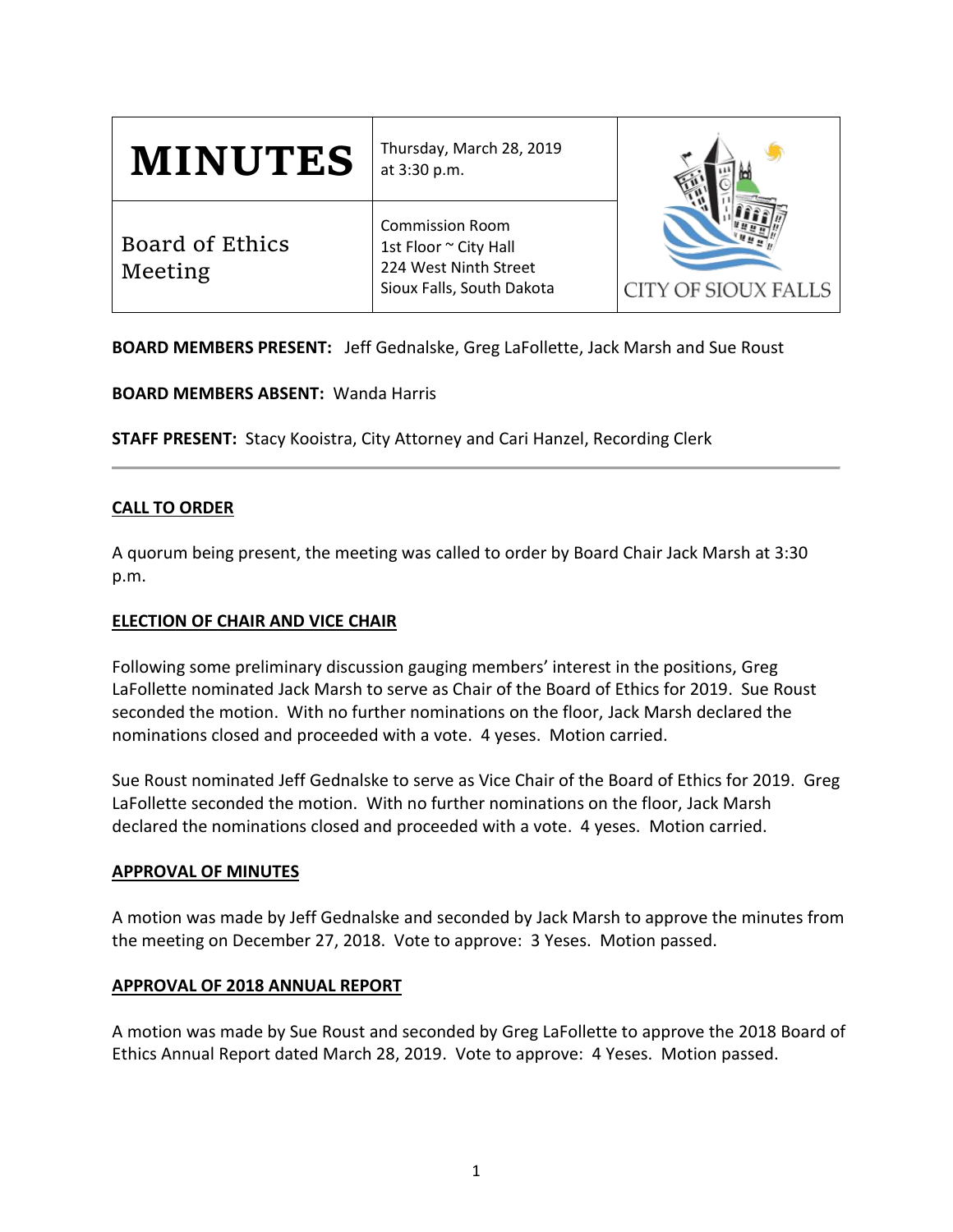## **BUSINESS OR PENDING ISSUES BROUGHT BEFORE THE BOARD**

## 1. REQUEST FOR ADVISORY OPINION 19-1 FILED FEBRUARY 21, 2019.

Jack Marsh thanked Kim Koblank for bringing her request to the Board. In addition to copies of Ms. Koblank's request and supporting letter from Bruce Lovett of Recorded Books being published with the Agenda, Jack Marsh advised that copies of the request and letter were available for the public on the back table. The City Attorney's Office also handed out to the Board with copies made available to the public, an email Ms. Koblank received from Chris Pitcher of Recorded Books containing some additional information relevant to today's discussion.

Kim Koblank appeared before the Board and was sworn in. Ms. Koblank indicated that she has been with Siouxland Libraries for 14 years and currently is a librarian at the downtown location in charge of systems support and collections development. Ms. Koblank offered testimony regarding her Request for Advisory Opinion, including her job duties, her attendance at the ALA Conference in June, 2019 and her intent regarding the honorarium offered by Recorded Books.

Jodi Fick, Director of Siouxland Libraries, appeared before the Board and was sworn in. Ms. Fick offered testimony regarding the attendance of employees at conferences and specifically the selection of Ms. Koblank to attend the ALA Conference in June of 2019.

Stacy Kooistra advised the Board on the pertinent ordinances they should consider and what the Board would need to determine as they discussed the Request for Advisory Opinion.

Discussion regarding the Request for Advisory Opinion was held by the Board.

Greg LaFollette stated that with the provision that Ms. Koblank donate the \$500 honorarium to charity, he moved that the Board ask the City Attorney to draft an opinion that the Board does not see a conflict of interest in this situation.

Jack Marsh clarified that Greg LaFollette did not want to include the non-disclosure issue in his motion and that the motion was conditioned on the fact that Ms. Koblank not be directly compensated and therefore, the honorarium must be donated.

Jeff Gednalske seconded the motion.

Further discussion was held by the Board.